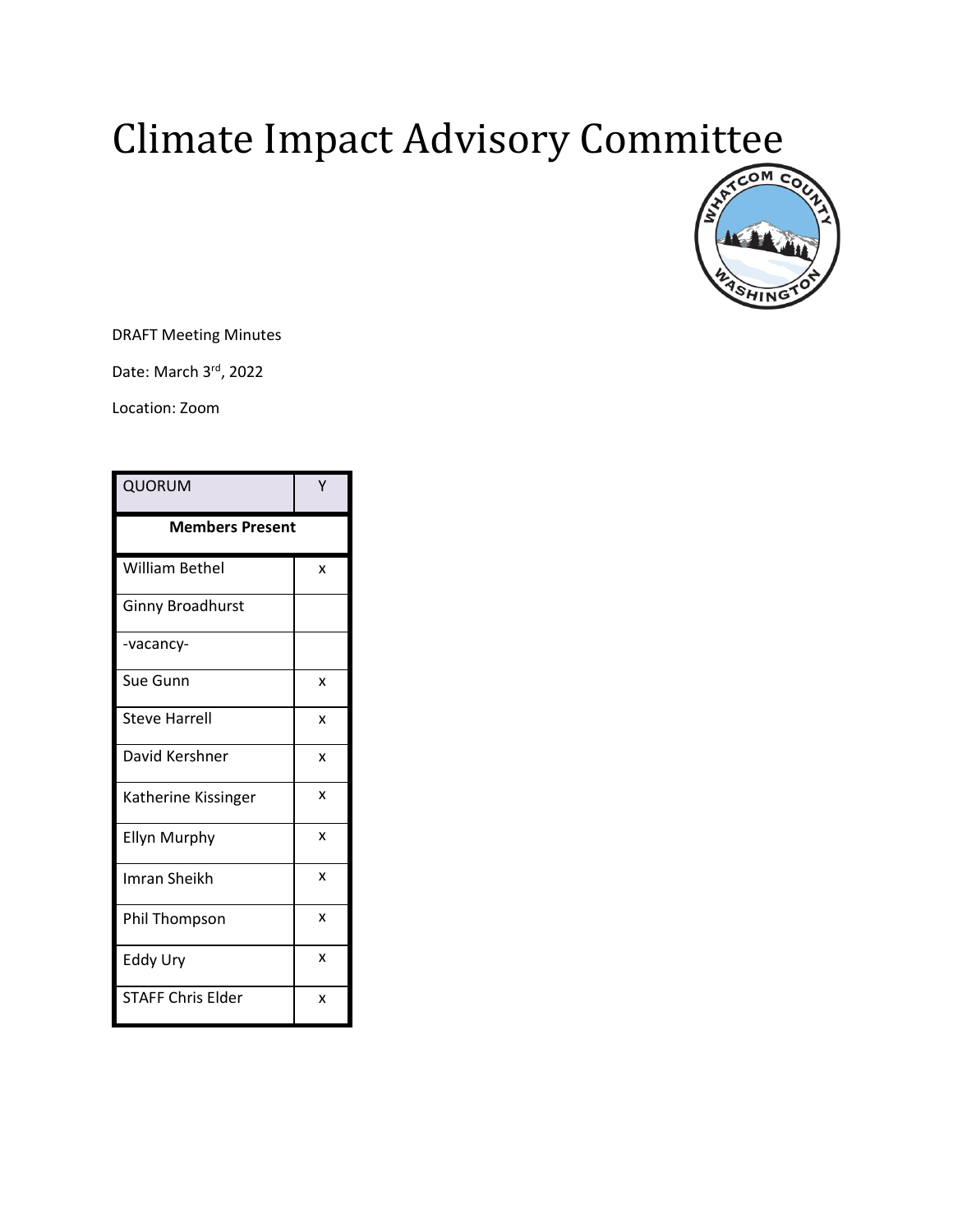## 1) Call to Order/Roll Call

-Meeting called to Order @ 5:31pm

#### 2) Review and approve agenda

## 3) Review and approval of minutes from February Meeting

**Dave** Suggested Editing one of the names listed in the public. Smith Carol David seemed like more than one name. The suggestion was to split it up as Carol and David Smith. **Dave** Motioned to approve the minutes

**Sue** Seconded

-

## 4) Public Comment

Public in Attendance **Howard Sharfstein**, Kulshan Carbon Trust **Atul Deshmane**, PUD **Jessa Clark**, Kulshan Carbon Trust **Adrienne Hegedus**, POB **Betsy Gross Ysabelle Kempe**, Bellingham Herald **Charles Bailey Jack Wellman**, PSE **Von E. Ochoa Eric Grossman**, USGS

**Howard** introduced the Kulshan Carbon Trust, a nonprofit that was started a year ago with the goal of fostering natural climate solutions with farmers and landowners in Whatcom and Skagit county.

**Chris Elder in zoom chat:** Info from Howard and Jessa at KCT <https://www.kulshancarbontrust.org/>

[info@kulshancarbontrust.org](mailto:info@kulshancarbontrust.org)

<https://www.bellinghamherald.com/news/local/article257511509.html>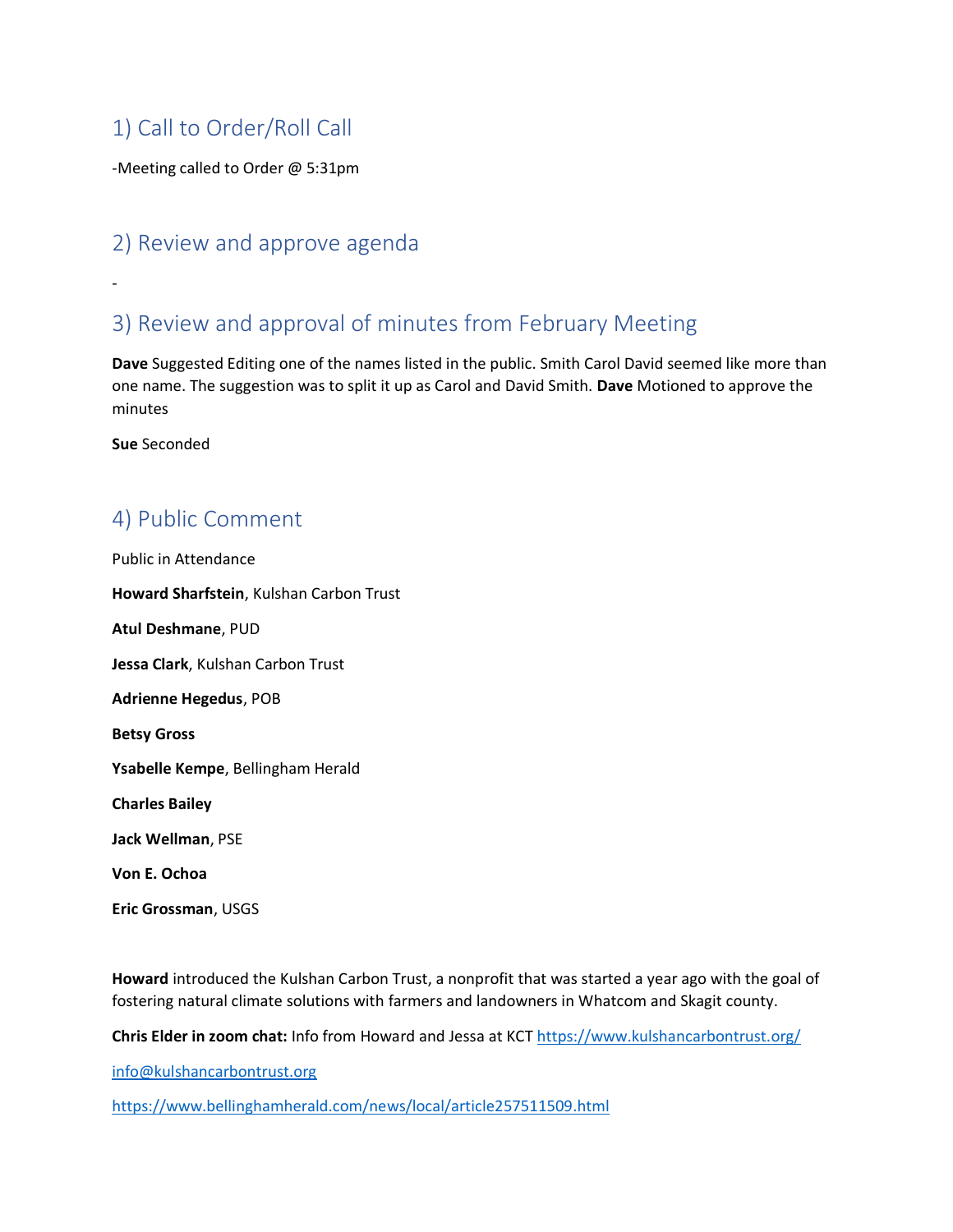**Dave** asked **Howard** who funded the pilot project for KCT

**Howard** said it was the Regen Network.

**Jessa** introduced herself as a board member of the KCT and voiced her support of the CIAC.

**Howard** described their pilot project. Jessa is leading a team to produce and distribute biochar. Howard is working on a way to offer access to carbon credits.

**Steve** asked about using soil carbon as an indicator of progress on climate work in the county and asked if we could potentially explore that in the future with KCT

**Atul** voiced support for the proposal of looking to soil as a measure of resilience

## 5) Puget Sound Coastal Storm Modeling System (PS-CoSMoS): A Tool for Sea Level Rise Planning – Eric Grossman

**Eric** is a former CIAC member and Adjunct prof at WWU. He works for the USGS.

*Slide 1)* coastal vulnerability and planning. This system has been in the works for 15 years and is fully functional in California and used for planning

This tech can be used to better predict sea level rise along marine shorelines at a very fine scale. Eric is also modeling how sea level rise, tides, and storm surge can intensify Nooksack River flooding, as occurred this past November

*Slide 2)* useful to help predict how our communities will respond to sea-level rise.

1ft by 2050

2ft by 2100

*Slide3)* model framework. Takes into account many factors, sea-level rise, ocean swell, interannual anomalies, fluvial discharge from 24 rivers

*Slide 4)* displays the predicted storm water levels vs the measured levels for a flood event in Tacoma in Jan, 2022.

*Slide 5)* hindcast from 1985 and formulates a forecast to 2100. 0.5m error

*Slide 6)* flood solving modeling throughout Puget sound for every 100m of shoreline at hourly intervals. this model gives the flood extent, depth, duration and flow velocities.

*Slide 7)* project has been completed for Whatcom County

*Slide 8)* cosmos outputs from shoreline master plan to show frequency of floods 50-year floods occurring closer to the rate of 5-year floods.

*Slide 9)* illustrates duration, velocity and water surface data for future flooding predictions at Sandy Point.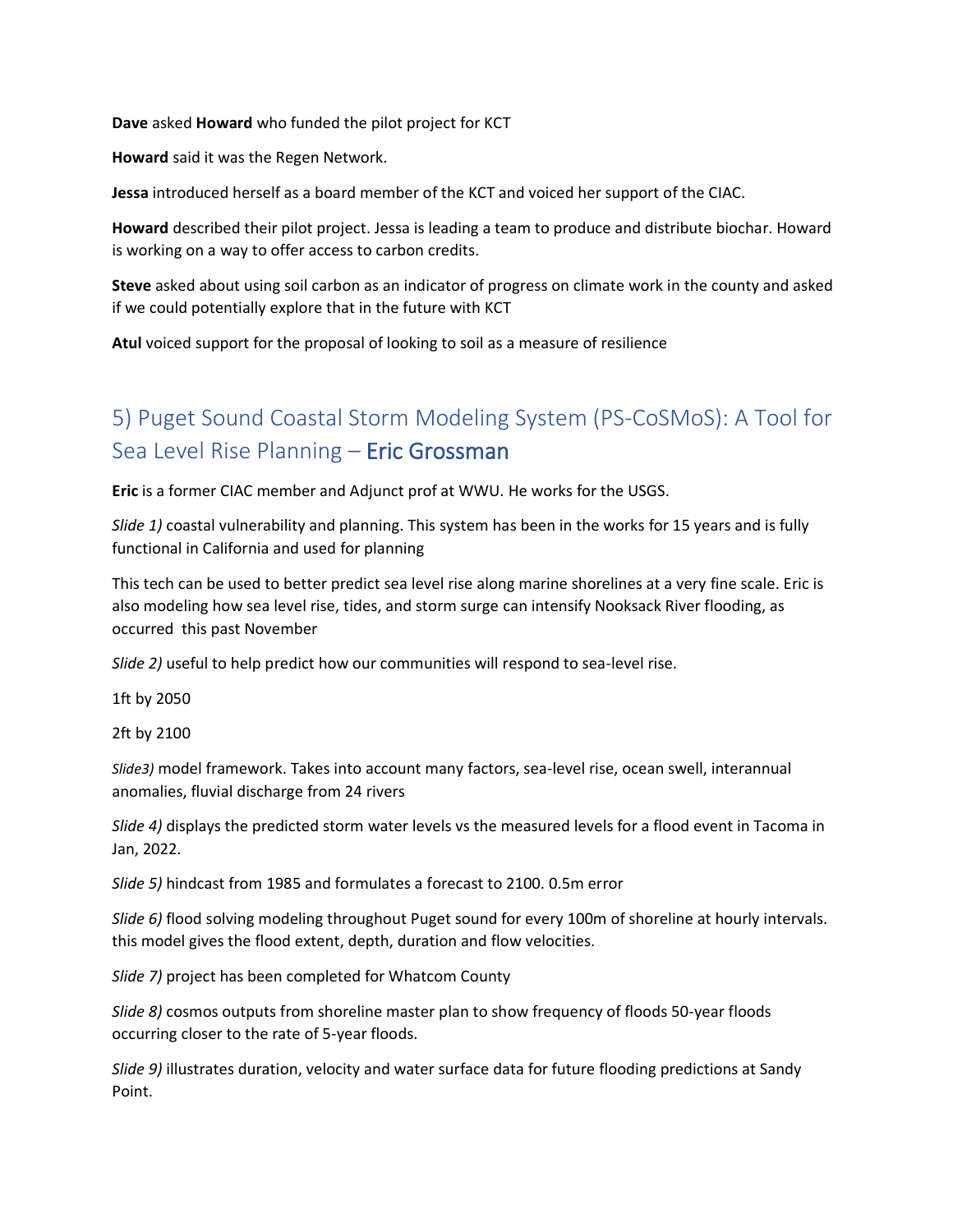*Slide 10)* city of Bellingham has used cosmos outputs in their vulnerability assessment.

*Slide 11)* COB is renovating the water treatment facility to better handle storm surges and using cosmos data.

*Slide 12)* for rivers slightly different approach and work is being done to get this model to work for the Nooksack so we can better plan for river flooding events

*Slide 13)* integrating previous data from the flood management plan with cosmos, to address adaptive management for Whatcom County

*Slide 14)* a model that is built to simulate tidal influence from today to 2100 and can be reinforced by future measurements. It can also simulate the marine boundary to the floodplain. Bathymetry model was released in 2020.

*Slide 15)* the goal is to produce results that are reinforced by measurements. The mean error has been found to be about 1 ft.

*Slide 16)* One of the first models to include tidal inundation at the mouth of the river.

*Slide 17)* demonstration of the model running the 2020 Superbowl flood, a 10-year event to illustrate tidal influence on river flooding. Knowing this means we can plan ahead to preserve agriculture and wildlife habitats.

*Slide 18)* the model showcased the rising peak and the fall of the flood but doesn't yet factor in rainfall.

*Slide 19)* how will these kinds of floods change in the future as a result of storm surge and sea level rise. By 2040, 52% increase in runoff from 10-year flood events

*Slide 20)* habitat restoration can create new channels for the flood plain and increase salmon habitat. This would also lessen the extent that the western floodplain will experience flooding. 2ft drop in flood exposure in key agricultural areas. This could provide some lasting resilience for the next 20-60 years. This could allow decades of planning time for us.

*Slide 21)* sediment, Nooksack has the highest sediment load of Puget sound rivers. USGS is working on accounting for that in their new models. Sediment buildup can cause increased flood exposure in Whatcom County.

*Slide 22)* summary:

- 1. New Coastal storm Modeling system (cosmos) projections of the combined influence of sea level rise, storms, waves, and stream flooding help inform exposure to flooding.
- 2. Many areas along Whatcom County vulnerable to flooding and wave impacts today and with sea level rise.
- 3. Compound flood model in river delta settings shows rapid increase in flood exposure to higher sea level + stream flooding, and opportunities for habitat restoration to mitigate effects.

**Ellyn** asked if the new channels south of Ferndale referenced for flood management would be engineered and who owns that land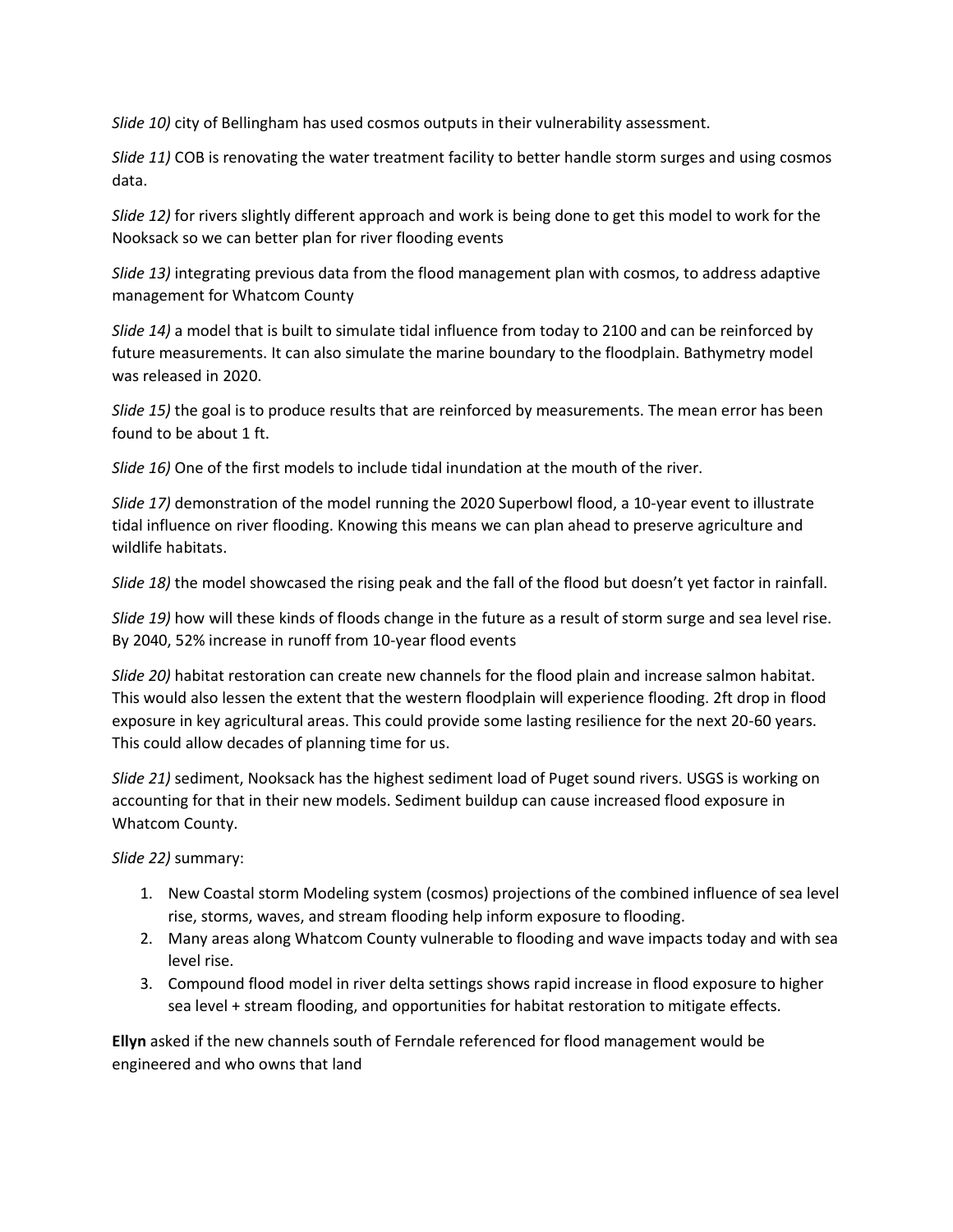**Eric** mentioned that the channels are old buried stream beds that would be reconnected to the river system. The WDFW owns the land for salmon habitat restoration.

**Ellyn** asked how many river miles are included in the tidal influence that reaches to Ferndale.

**Eric** said he would send that information later

**Ellyn** asked if the tidal influence will extend with sea level rise.

**Eric** said that is consistent with what the predictions say

**Atul** asked about the ratio of sea level rise to feet of river.

**Eric** said that number hasn't been generated yet. The plan is for a range in river discharge and tidal influence to describe how far up the river flooding effects will happen.

**Atul** mentioned Eric's presentation from the nearshore summit and the effects of sediment flow on marine environments and the large negative impact it has

**Eric** said that they are working on some blue carbon solutions. Many of these sediment effects are exacerbated by land use.

**Dave** asked if the model predicts the frequency of which the levee in Ferndale would be breached if no action is taken by 2040

**Eric** said that the model is scenario based, and he ran previous recorded flooding events to see how much worse they would be, given exacerbated conditions from climate change. The next phase of work on the model would be able to accurately predict when the levee would be overtopped

**Chris** mentioned that we received a grant from the Dept. of Ecology to help incorporate sea level rise into our shoreline management programs. The first step of the plan is to survey the infrastructure that is vulnerable.

**William Bethel in zoom chat:** Writing this question so I don't forget at the end, what factors cause the .5m error margin?

**Eric Grossman, he/him, USGS, Bellingham (Lummi/Nooksack Lands) in zoom chat:** William, are you referring to the error in the modeled water levels or wave heights? Both are affected by error on our land surface elevations, then there are various uncertainties in environmental forcings esp. winds. Winds are almost always biased low over water.

**Chris Elder, Whatcom County in zoom chat:** From **Steve** - **@Eric**, that was great. Is the presentation available, or can you send a copy to the committee?

**Eric Grossman, he/him, USGS, Bellingham (Lummi/Nooksack Lands) in zoom chat**: I have to go - please let **Chris** know if you have any additional questions and I will get a PDF of the presentation to him for distribution. stay well.

**David Kershner in zoom chat:** Thanks, **Eric**. Great presentation.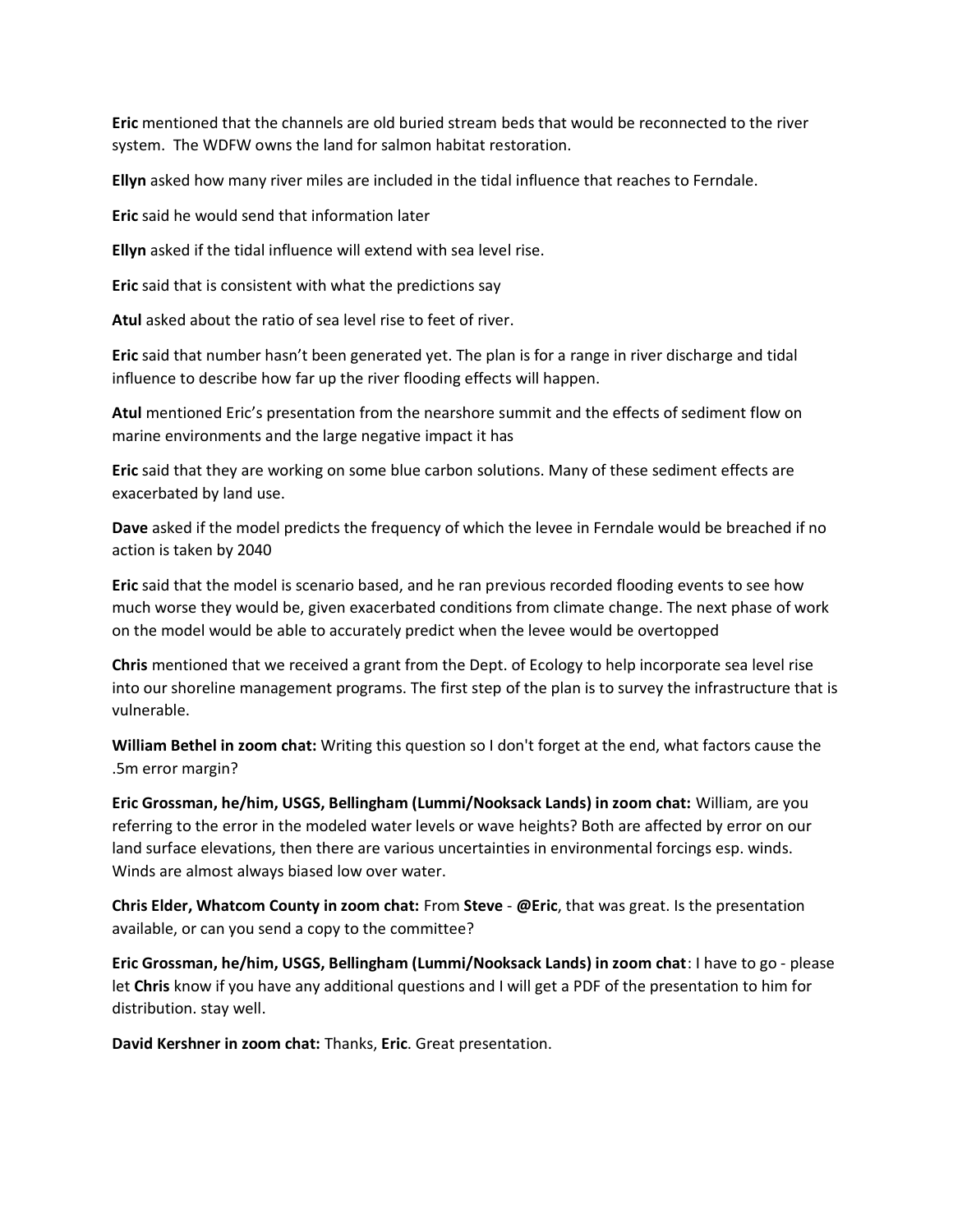# 6) Update on Climate-Related Issues Before the Council – Kaylee **Galloway**

**Kaylee** said that one of her top priorities is to find ways to build internal systems to help implement the CAP.

The first agenda item is renaming the natural resources subcommittee to include climate action

Next would be updating the code that governs the role of the CIAC

For policy efforts **Kaylee** is looking at things to put into the comprehensive plan update which will be starting its process soon. Co-sponsored by Council member **Carol Frazey**

**Kaylee** said that the council has sent a letter to the commissioner and the board of WA Dept of Natural Resources in regards to the Bessie timber sale encouraging all parties involved to ensure drinking water is protected for our community.

A conversation has been started in regards to climate management in disaster planning.

Gulf Rd. Closure. This closes off access to the Cherry point aquatic reserve and limits tribal access. And the Council is reconsidering the closure.

**Ellyn** asked if in the legislature the 1099 bill doesn't pass then is the intention to include those components into our comprehensive plans

**Kaylee** said yes, having the state pass the requirement would be helpful because it would open up state resources to help us, but if not, we would still like to implement the strategies. Kaylee said that we could potentially ask for funding for this in the state budget to help us be ahead of the curve in regards to climate management.

### 7) CIAC Advisory Role to Executive and Council

#### a) Whatcom County's Comments to WUTC on PSE CEIP – **Ellyn**

**Ellyn** met last week with exec. Sidhu and the letter discussed in our previous meeting was submitted. The exec supports development of clean energy in the county

**Phil** said he has looked into the Climate Commitment Act and potential ways we could participate. Ecology is conducting a large rulemaking session this year. Final rules to be adopted in the fall.

**Jack Wellman** thanked our committee for the thoughtful response in our letter commenting on the PSE CEIP. He also offered to present on their clean energy efforts if we are interested in the future.

#### b) CNG Franchise Review – All

**Chris** gave an update from some of the individuals working on the CNG Franchise renewal

It looks like the recommendations we have submitted are going to be included in the updated version.

**Eddy** said that he reached out to the county individuals assigned to this, progress seems to be slow going and, in the meantime, the old agreement will continue to be in effect until a new one is agreed upon. Eddy said that he has been working on some direct edits and is willing to share them in a google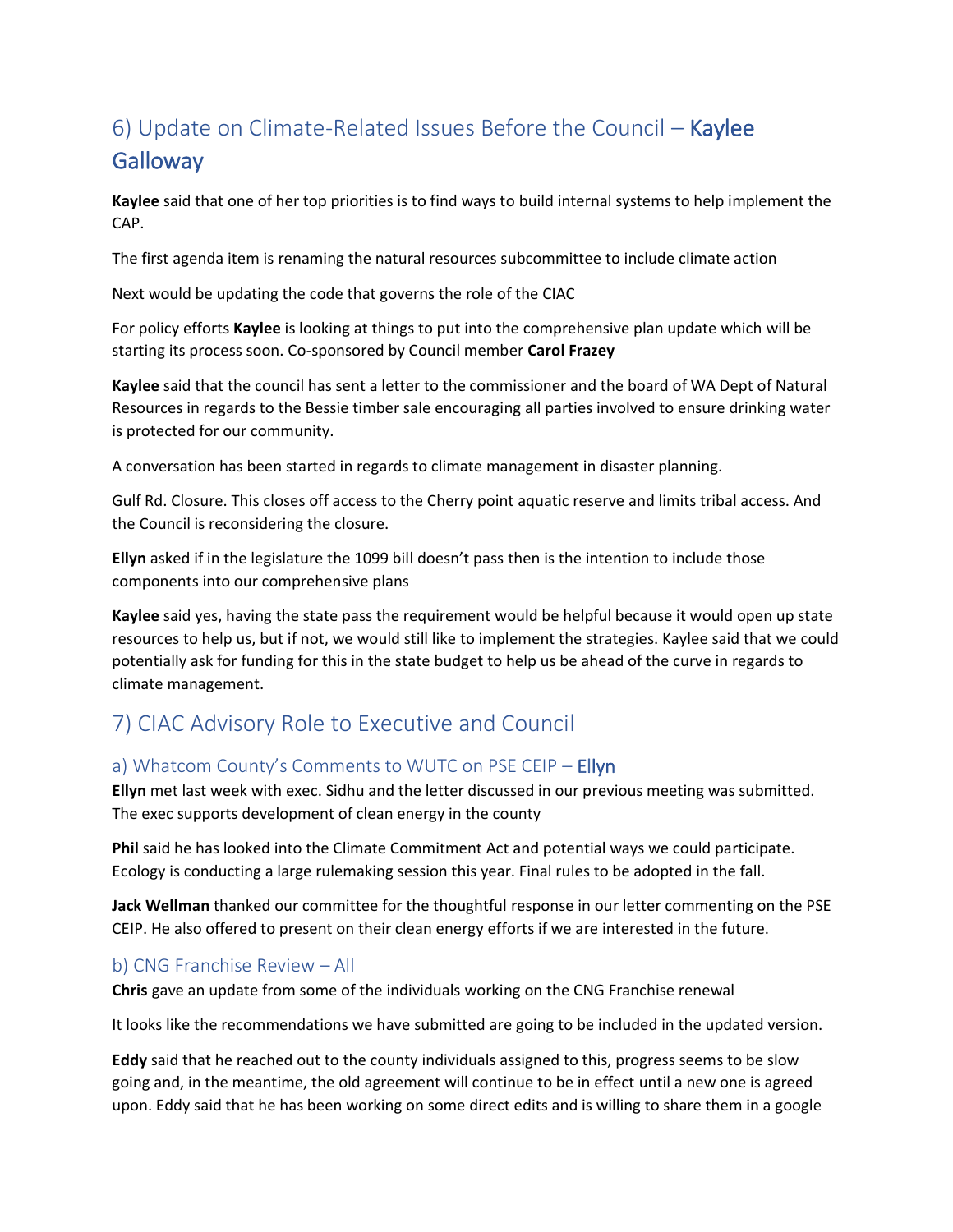doc to the committee. Eddy asked Chris if it would be worthwhile to add specific language to our recommendations to Council

**Chris** said that it isn't something that is necessary to get input from the whole committee, but that council would likely be receptive to the help

**Eddy** invited anyone interested in collaborating with him to reach out and offered to review it at the next committee meeting

**Chris** said he could send the letter straight to staff.

**Atul** asked in regards to the CNG franchise if a requirement could be added for the company to disclose the lifecycle carbon footprint of the gas used in the county and if that's a reasonable expectation.

**Eddy** said that anything they are able to get information on they should be willing to report that.

**Atul** said that lifecycle emissions isn't currently something that is being asked of the natural gas industry. He also offered to team up with Eddy in regards to this

**Phil** asked what would happen with this information

**Atul** said that it serves to expose the issue of upstream carbon emissions for natural gas.

**Eddy** said that he thought that information could potentially be obtained through the SEPA process

#### c) Wind Energy Code Subcommittee – Eddy/Chris

**Eddy** said there is an upcoming wind energy subcommittee this month. And that by next meeting there will be more to review.

### 8) Communication and Social Media Campaign Update - Katie and Steve

**Steve** said that twitter following is going kind of slow. He's been tweeting and retweeting things regularly. He is also working on Op-eds.

**Katie** said that the Instagram has also been slow to start and she has a plan to be able to generate more content for the Instagram page.

#### 9) Old/New Business

**Ellyn** will be giving a presentation this month to the Ferndale city council about our CAP.

**Ellyn** said that she and Steve have been talking about putting a dashboard on the website and she asked the chapter owners to think of ways that we can show progress relevant to our chapters. Chapter leads are encouraged to research dashboards in place from other places around the world.

**Eddy** said that the City of Bellingham is thinking about proposing a climate fund for the city and it would be a ballot measure that the city votes on. Eddy thinks that it might be impactful for us to review and comment to COB on.